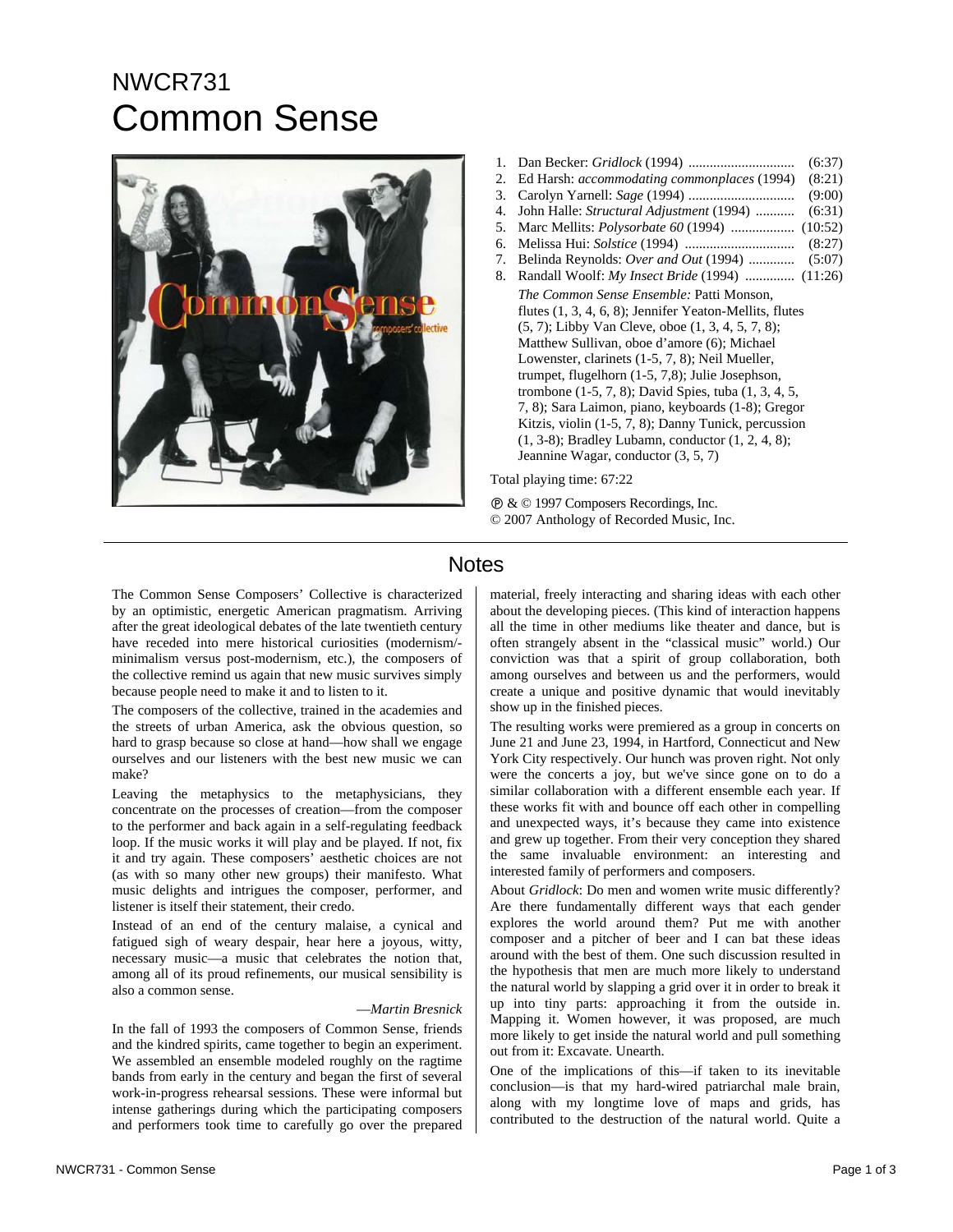load. After realizing I was stuck with the brain I had, I decided to do what I usually do in a no-win situation: try and turn a detriment into an attribute by wearing it like a badge of honor. My piece *Gridlock* takes the idea of grids and runs away with it. Magnifies it. Downright celebrates it.

**Dan Becker** founded Common Sense in 1993 while completing doctoral studies at Yale University. He has studied and worked with many wonderful composer/teachers, the most influential being Martin Bresnick, Jacob Druckman, Jack Vees, Poul Ruders, Louis Andriessen, Terry Riley, and Elinor Armer. He has written for the concert hall, dance, theater, and film, and has received many of the usual awards and honors. His greatest interest, however, remains the exploration of the processes in which new works are conceived, written, rehearsed, and performed. He lives and teaches in San Francisco, California.

*accommodating commonplaces* celebrates the latent signifycances of the unashamedly prosaic.

**Ed Harsh** lives in New York City. He attended various familiar conservatories and universities on the east coast of the United States and in Europe, studying composition with Louis Andriessen, Martin Bresnick, Jacob Druckman, and Robert Hall Lewis, among others. A number of estimable ensembles have undertaken to perform his music at venues in diverse locations. Ed also is actively engaged in writing words about music, with essays and reviews published in books and periodicals of varying degrees of notoriety and visibility. He is gainfully employed as managing editor of the *Kurt Weill Edition*, a collected critical edition of that composer's work.

*Sage* has a lot of different meanings. Sage is the color bluish, grayish green. It is a fragrance of fields and open sky. Sage is a spice used in cooking and an herb used for purification of the living environment. It can mean grave; solemn. Sage reminds me of a landscape in the west hundreds of years ago, it reminds me of my grandmother and her Indian ancestors. It is one who possesses the quality of wisdom. Just as the word has multiple meanings, the music I have called "Sage" has multiple layers and shifting moods. *Sage* is dedicated to my friend Deniz Ulben Hughes.

**Carolyn Yarnell**, a native of northern California, received her formal education at the San Francisco Conservatory of Music and Yale University. She spent a year in Iceland as a Fulbright Scholar and has held fellowships at Aspen, Tanglewood, MacDowell, and Yaddo. Music has been commissioned from her by ensembles such as The New York Youth Symphony, The American Composers Orchestra, Tanglewood Festival Orchestra, the Juilliard Drama School, and the Bang on a Can All-Stars. In addition to music composition, Carolyn loves to paint. Her favorite award was a NEA Fellowship for the creation of an orchestral triptych accompanied by three large-scale oil paintings. Ms. Yarnell currently lives in Long Island City with her wonderful son, Dorian Blake Yarnelson.

*Structural Adjustment* was written during a period when I was trying to come to terms with what Hindemith called the "vast sewage system" of market oriented musics which constitute the basis of my (dare I say most of our) formative musical experiences. Whether the relationship to bubblegum pop, TV show themes, or advertising jingles is one of bemused contempt or resigned enthusiasm, for me the influence is omnipresent and, in this piece at least, celebrated pretty explicitly.

In addition to annual works for Common Sense, **John Halle** composes for and performs in his ensemble Invisible Hand which gave its debut concerts at the Knitting Factory in New

York City in the winter of 1995. He has been commissioned by the Jerome Foundation for a new work for the Bang on a Can All-Stars, and by the Meridian Arts Ensemble brass quintet for *Softshoe*, recorded by them on their 1994 Channel Classics CD *Smart Went Crazy*. Also active as a freelance new-music pianist, he presently is a member of the New York based Spit Orchestra, and has appeared on recordings on the Concord, Point, and CRI labels. He presently teaches in the Computer Music Center at Columbia University, where he is receiving his doctorate, and teaches undergraduate composition at Yale University.

*Polysorbate 60* is a substance that we encounter every day. We find polysorbate in a great number of commercial products ranging from the junk food that we eat to the shampoo we wash our hair with. Similarly, the piece Polysorbate 60 creates three different musics out of the same basic substance. This musical substance provides cohesion between the three larger sections (1. Fast; 2. Smooth flowing; 3. Precise) while still allowing for variety in musical style.

**Marc Mellits** is a native of Baltimore, Maryland. There, he studied in the Peabody Conservatory Preparatory Program. He went on to receive degrees from the Eastman School of Music and Yale University. His major teachers include Sam Adler, Martin Bresnick, Jacob Druckman, Karel Husa, Joseph Schwantner, and Steven Stucky. For his music, Marc has received numerous awards and recognitions including three ASCAP Young Composer's Grants and a full fellowship under which he has studied at Cornell University for the last five years.

I consider *Solstice* to be one of my most intimate pieces. In terms of the economy of materials (each instrument plays only a few pitches throughout) it is also one of my simplest, with silence playing a central role. The piece unfolds as one long phrase, revolving around an oboe d'amore melody inspired by the music of the hichiriki in the Japanese Gagaku court orchestra. The notes spin out in ever-widening circles, always returning home to the notes of the piano. Gradually more and more is revealed until the oboe d'amore drops out. The piccolo comes in to close the piece.

**Melissa Hui** was born in Hong Kong and raised in Vancouver, British Columbia. She received degrees from the University of British Columbia, the California Institute of the Arts, and Yale University where her principal teachers included Mel Powell and Jacob Druckman. Melissa's works have been performed by numerous ensembles, including the San Francisco Contemporary Music Players, the orchestras of Taiwan, Esprit (Toronto), and Saskatoon, and at Gaudeamus Music Week. She has received commissions from the Oregon Symphony and ASCAP, the orchestras of Vancouver, Winnipeg, and the National Arts Centre, the CBC, the Pittsburgh New Music Ensemble, and the Nouvel Ensemble Moderne, among others. Recordings of her work have been released on UMMUS and Centredisc. Melissa is an assistant professor at Stanford University in California.

Fifths and canons: two long-standing elements in music. In *Over and Out*, I try to put a different aural perspective onto both of these structures. Using canons, I overlay different collections of fifths to create the melodies and harmonies that pervade this short work. Before you know it, the piece is over and out.

Raised throughout the United States by her Air Force family, **Belinda Reynolds** now considers herself to be an adopted native of California. She completed her doctoral studies with Martin Bresnick and Jacob Druckman at Yale University, and